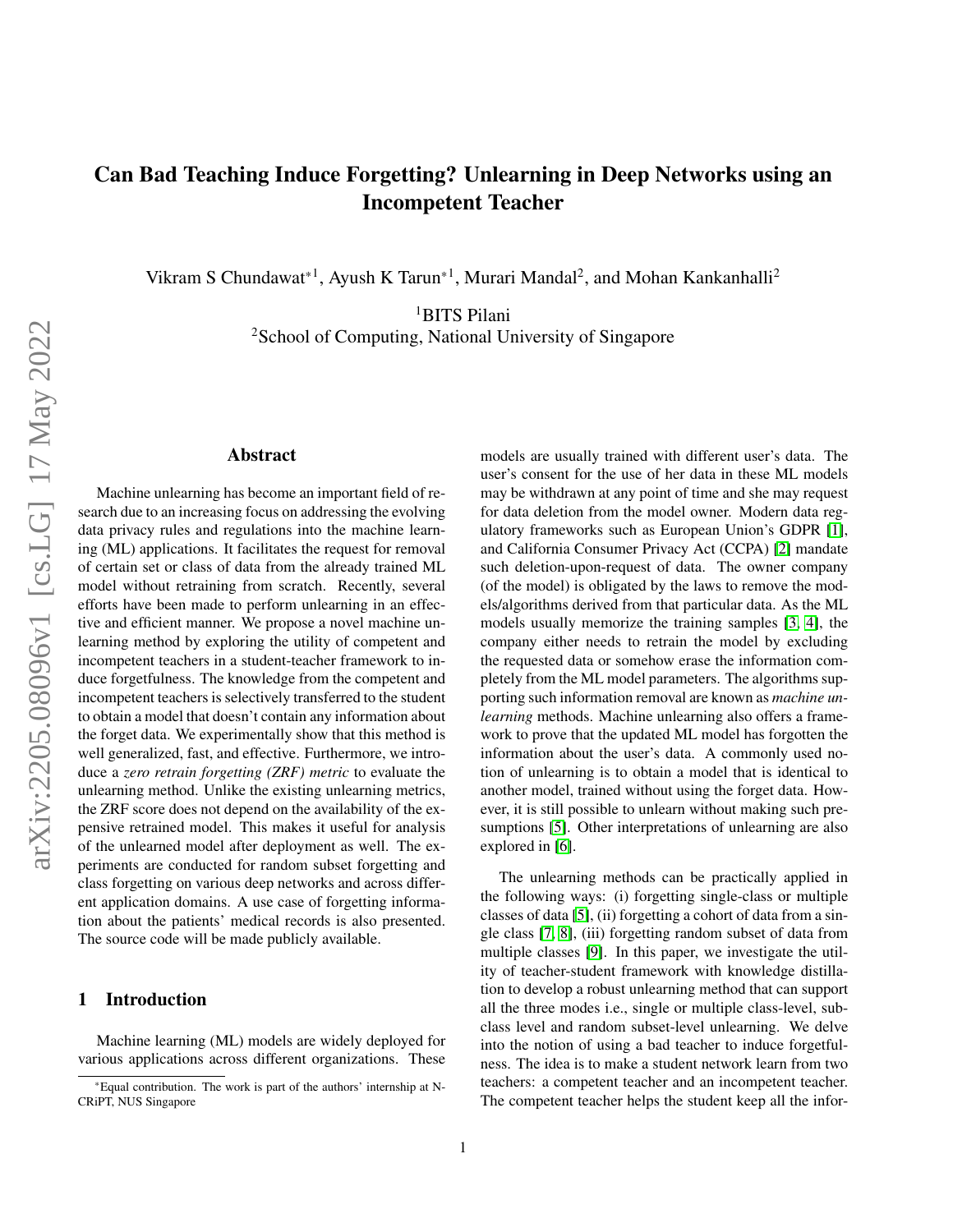mation related to the retain set. Whereas, the incompetent teacher makes the student forget the information related to the forget set.

Another important question we raise is *how well the unlearned model has generalized the forgetting?* Recent studies suggest that the unlearning methods may lead to privacy leakage in the models [\[10\]](#page-9-9). Therefore, it is important to validate whether the unlearned models are susceptible to privacy attacks such as membership inference attacks. Moreover, the trade-off between the amount of unlearning and privacy exposure also should be investigated for better decision making on the part of the model owner. We propose a new metric to evaluate the generalization ability of the unlearning method.

Existing work in this area, [\[7,](#page-9-6) [8,](#page-9-7) [9,](#page-9-8) [11,](#page-9-10) [12\]](#page-9-11) show effectiveness only for image classification. There is a need for a generic unlearning method that can work across different applications domains. We therefore show the effectiveness of our method in image classification, human activity recognition (time series data), and epileptic seizure detection (tabular data). We also work with several types of deep networks such as CNN, Vision Transformers, LSTMs and DNNs.

The existing unlearning methods for deep networks [\[7,](#page-9-6) [8,](#page-9-7) [9\]](#page-9-8) put several constraints over the training procedure. For example, [\[9\]](#page-9-8) train an additional mixed-linear model along with the actual model which is used in their unlearning method. Similarly, [\[7,](#page-9-6) [8\]](#page-9-7) strictly require SGD to be used in optimization during model training. These restrictions and the need for other prior information make these methods impractical for real-world application. We present a method that does not require any prior information about the training procedure. We also do not train any extra models to assist in the unlearning. The computational costs in [\[7,](#page-9-6) [8,](#page-9-7) [9\]](#page-9-8) are quite high. We aim to keep the unlearning process efficient and fast.

We make the following key contributions:

- 1. We present a teacher-student framework, consisting of competent and incompetent teachers. The selective knowledge transfer to the student results in the unlearned model.
- 2. The method works for both single-class and multiple class unlearning. It also works effectively for multiple class random-subset forgetting.
- 3. We propose a new retrained model free evaluation metric called zero retrain forgetting (ZRF) metric to robustly evaluate the unlearning method. This also helps in assessing the generalization in the unlearned model on the forget data.
- 4. Unlike the existing methods, our method doesn't put any constraints over the training procedure and is

highly efficient in comparison to the existing works.

5. Our method works on different modalities of deep networks such as CNN, Vision transformers, and LSTM. We also demonstrate the wide applicability of our method by conducting experiments in different domains of multimedia applications including image classification, human activity recognition, and epileptic seizure detection.

## 2 Related Work

Machine unlearning as introduced in [\[13\]](#page-9-12) has been studied from different perspectives in the literature. We discuss the relevant existing works below:

Machine Unlearning. Bourtoule et al. [\[14\]](#page-9-13) proposed to partition the training dataset into non-overlapping shards and create multiple models for the disjoint sets. They store the weakly learned models to deal with multiple data removal requests. Ginart et al. [\[15\]](#page-9-14) adopted the definition of differential privacy to introduce the probabilistic notion of unlearning. It expects high similarity between the output distributions of the unlearned model and the retrained model without using the deletion data. Several subsequent works [\[16,](#page-9-15) [17,](#page-9-16) [18\]](#page-9-17) follow this approach in presenting theoretical guarantees in their respective problem settings. We follow this definition of unlearning in our work also. Guo et al. [\[19\]](#page-9-18) give a certified data removal framework to enable data deletion in linear and logistic regression. Neel et al. [\[20\]](#page-10-0) apply gradient descent to achieve unlearning in convex models. Mahadevan et al. [\[21\]](#page-10-1) analyzed the tradeoffs between the efficiency, effectiveness and certifiability of several such data-deletion methods. The difference between differential privacy and machine unlearning is studied in [\[22\]](#page-10-2). Unlearning in random forests [\[23\]](#page-10-3) and Bayesian setting [\[24\]](#page-10-4) are also studied. These methods are designed specifically for convex problems and are unlikely to work in deep learning models. Our work is aimed at performing unlearning in deep networks.

Machine Unlearning in Deep Networks. Golatkar et al. [\[7\]](#page-9-6) presented one of the earlier works in deep machine unlearning. They introduced a scrubbing method to remove the information from the network weights. The method impose a condition of SGD based optimization during training. The subsequent work [\[8\]](#page-9-7) proposed a neural tangent kernel (NTK) based method to approximate the training process. The additional approximated model is used to estimate the network weights for the unlearned model. [\[9\]](#page-9-8) train a mixed-linear model along with the original model. The linearized model is specific to different deep networks and requires fine-tuning to work properly. Moreover, all these methods suffer from high computational costs, constraints on the training process, and limitations of the approxima-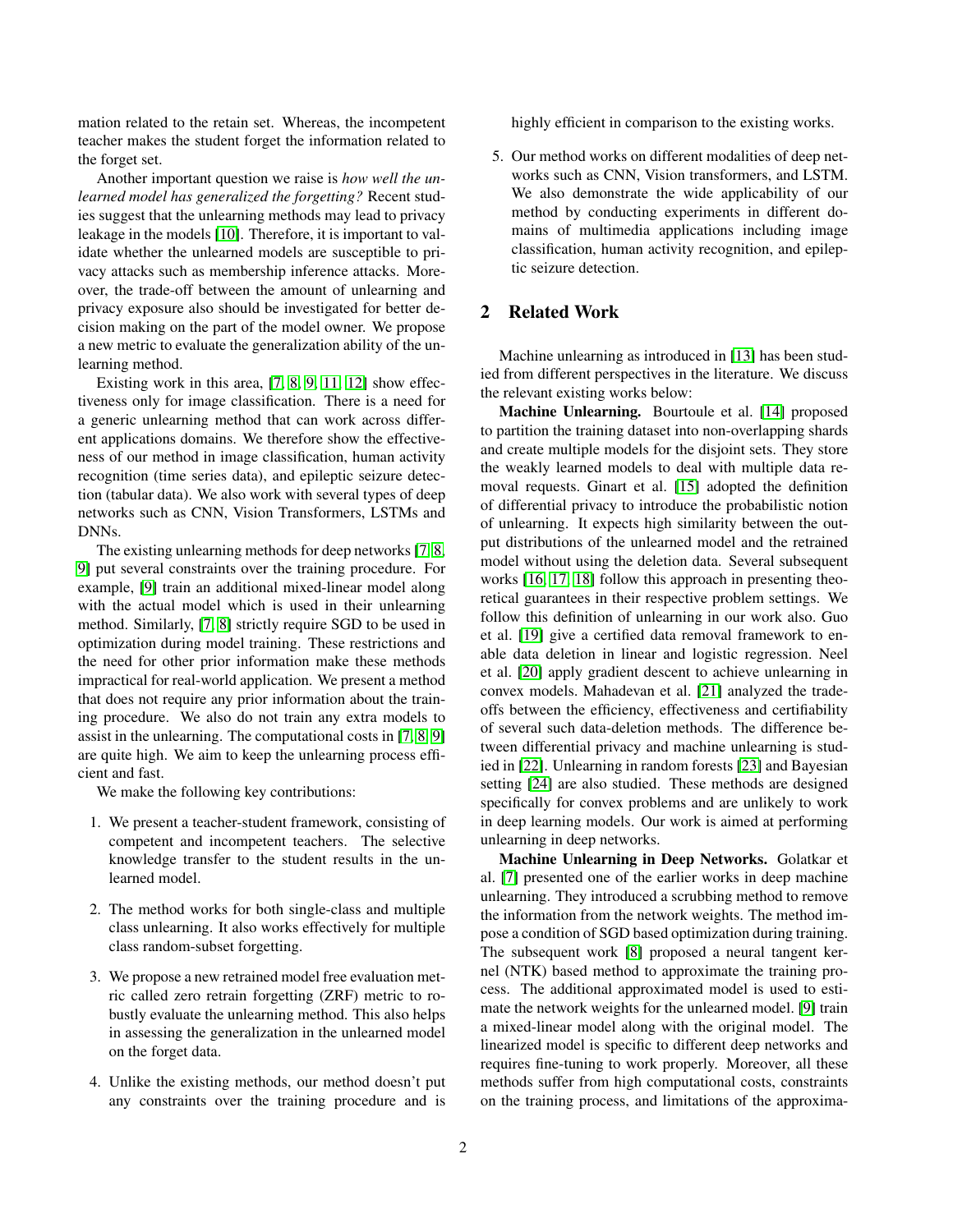tion methods. Tarun et al. [\[5\]](#page-9-4) proposed an efficient classlevel machine unlearning method. However, it does not support random subset forgetting. In our work, we don't need to train any additional model to support unlearning. Our method doesn't demand use of any specific optimization technique during training or any other prior information about the training process.

Evaluation Measures for Unlearning. The evaluation metrics are presented in the literature to assess the internal as well as external changes in the unlearned model. The internal change refers to the amount of information remaining in the network about the unlearn/forget data. This is crucial to ensure proof of privacy preservation to the data owner. The external changes refer to the performance of the unlearned model. Usually, it is measured in terms of the retain and forget accuracy. In the literature, several evaluation metrics have been used to measure the quality of unlearning. Golatkar et al. [\[7\]](#page-9-6) use the metrics: *accuracy on forget set*, *accuracy on retain set*, and *relearn time*. [\[25\]](#page-10-5) used the model inversion attack and membership inference attacks along with the accuracy. [\[7\]](#page-9-6) compared the parameter distributions of the model with a retrained model (model trained without using the forget samples) through activation distance to evaluate the quality of unlearning. [\[26\]](#page-10-6) proposed Anamnesis Index to evaluate the quality of unlearning in class forgetting. All these metrics depend on the availability of a retrained model to assess the effectiveness of the unlearning method. However, the purpose of unlearning was to remove dependence on the retrained model in the first place. Therefore, we propose an evaluation metric that is free from dependence on the retrained model. The new metric also helps in assessing the generalization in the unlearned model on the forget data.

## 3 Preliminaries

Let the complete (multimedia) dataset be  $D_c$  =  $\{(x_i, y_i)\}_{i=1}^n$  with *n* number of samples, where  $x_i$  is the  $i^{th}$  sample, and  $y_i$  is the corresponding class label. The set of samples to forget is denoted as  $D_f$ . In class-level unlearning, the  $D_f$  corresponds to all the data samples present in a single or multiple classes. In random-subset unlearning, the  $D_f$  may either consist of a random subset of data samples from a single class or multiple classes. The information exclusive to these data points need to be removed from the model. The set of remaining samples is denoted with  $D_r$ . The information about these samples are to be kept unchanged in the model. The  $D_f$  and  $D_r$  together represent the whole training set and are mutually exclusive, i.e.  $D_r \cup D_f = D_c$  and  $D_r \cap D_f = \phi$ . Each data point is assigned an unlearning label,  $l_u$ , which is 1 if the sample belongs to  $D_f$  and 0 if it belongs to  $D_r$ . The subset used for unlearning is  $\{(x_i, l_{u_i})\}_{i=1}^p$ , p is total number of samples,

<span id="page-2-0"></span>

Figure 1: The proposed competent and incompetent teachers based framework for unlearning

and  $l_{u_i}$  is unlearning label corresponding to each sample  $x_i$ .

The model trained from scratch without observing the forget samples is denoted as *retrained model* or *gold model* in this paper. In the proposed teacher-student framework, the *competent teacher* is the fully trained model or the original model. The competent teacher has observed and learned from the complete data  $D_c$ . Let  $T_s(x;\theta)$  denote the competent/smart teacher with parameters  $\theta$ . It takes  $x$  as input and outputs the probabilities  $t_s$ . The *incompetent teacher* is a randomly initialized model. Let  $T_d(x; \phi)$ be the incompetent/dumb teacher with parameters  $\phi$  and output probabilities  $t_d$ . The student  $S(x; \theta)$  is a model initialized with parameters  $\theta$  i.e., same as the competent teacher. It returns the output probabilities s. It is to be noted that the student is initialized with all the information present in the original model  $(\theta)$ . The incompetent teacher is used to remove the requested information (about the forget data) from this model. The Kullback-Leibler (KL) divergence [\[27\]](#page-10-7) is used as a measure of similarity between two probability distributions. For two distributions  $p(x)$  and  $q(x)$ , the KL-divergence is defined by  $\mathcal{KL}(p(x)||q(x)) :=$  $\mathbb{E}_{x \sim p(x)}[log(p(x)/q(x))].$ 

## 4 Proposed Method

#### 4.1 Unlearning with Competent and Incompetent Teachers

We aim to remove the information about the requested data-points by using two teachers (competent and incompetent) and one student. The student is initialized with knowledge about the complete data i.e., the parameters of the fully trained model. The idea is to *selectively remove the information* about the forget samples from this model. At the same time, the information pertaining to the retain set should not to be disturbed. Thus, the unlearning objective is to remove the information about  $D_f$  while retaining the information about  $D_r$ . We achieve this by using a competent/smart  $(T_s)$  and a incompetent/dumb teacher  $(T_d)$  to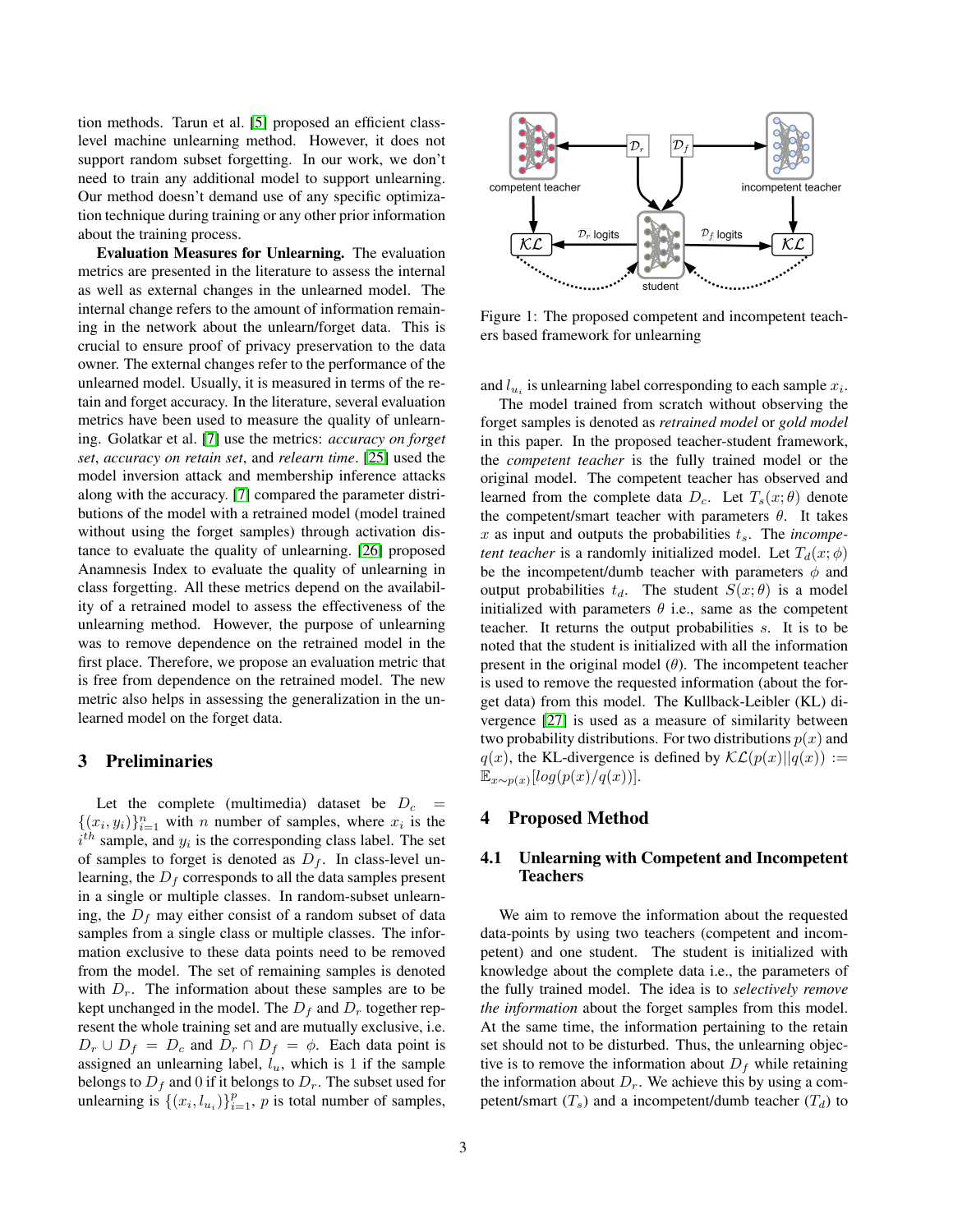manipulate the student  $(S)$  as depicted in Figure [1.](#page-2-0) The bad knowledge about  $D_f$  from the incompetent teacher  $T_d$  is passed on to the student which helps the student to forget  $D_f$  samples. Such an approach consequently induces random knowledge about the forget set in the student instead of completely making their accuracy prediction zero. This acts as a protection against the risk of information exposure about the samples to forget. The bad inputs from  $T<sub>d</sub>$  may invariably corrupt some of the information about the retain set  $D_r$  in the student. Therefore, we selectively borrow correct knowledge related to  $D_r$  from the competent teacher  $T<sub>s</sub>$  as well. This way both the incompetent and competent teachers help the student forget and retain the corresponding information, respectively.

<span id="page-3-0"></span>For a student S, incompetent/dumb teacher  $T_d$ , and competent/smart teacher  $T_s$ , we define the KL-Divergence between  $T_d$  and S in Eq. [1.](#page-3-0)

$$
\mathcal{KL}(T_d(x)||S(x)) = \sum_i t_d^{(i)} log(t_d^{(i)}/s^{(i)}) \tag{1}
$$

where  $i$  corresponds to the data class. Similarly, the KL-Divergence between fully trained teacher  $T_s$  and student  $S$ is given in Eq. [2.](#page-3-1)

<span id="page-3-1"></span>
$$
\mathcal{KL}(T_s(x)||S(x)) = \sum_i t_s^{(i)}log(t_s^{(i)}/s^{(i)})\tag{2}
$$

The unlearning objective can be formulated as in Eq. [3.](#page-3-2)

$$
L_u(x, l_u) = (1 - l_u) * \mathcal{KL}(T_s(x)||S(x)) + l_u * (\mathcal{KL}(T_d(x)||S(x)))
$$
\n(3)

where  $l_u$  is unlearning label and x is a data sample. The data samples used by the proposed unlearning method is augmented by collecting the samples from  $D_f$  and a small subsample of  $D_r$ . The student is then trained to optimize  $L_u$  for all these samples. The intuition behind optimizing over  $L_u$ is that we selectively transfer bad knowledge about forget data  $D_f$  from  $T_d$  by minimizing KL-Divergence between S and  $T_d$  and the accurate knowledge corresponding to  $D_r$  is fed from  $T_s$  by minimizing KL-Divergence between  $S$  and  $T_s$ . The student learns to mimic  $T_d$  for  $D_f$ , thus removing the information exclusive to those samples while keeping all the generic information which can be obtained by other samples of same class.

#### <span id="page-3-3"></span>4.2 Zero Retrain Forgetting Metric

The effectiveness of an unlearning method is evaluated through several metrics in the literature. Some frequently used metrics are accuracy on forget set and retain set [\[7,](#page-9-6) [5,](#page-9-4) [9,](#page-9-8) [26\]](#page-10-6), relearn time [\[5\]](#page-9-4), membership inference attacks [\[9,](#page-9-8) [25\]](#page-10-5), activation distance [\[7,](#page-9-6) [9\]](#page-9-8), Anamnesis Index [\[26\]](#page-10-6), and layer-wise distance [\[5\]](#page-9-4). Excluding the forget and retain set accuracy, all the remaining metrics in the literature *require a*

*retrained model* i.e., training a model from scratch without using the forget set. These metrics can only be interpreted with reference to a retrained model. Such dependency on the retrained model for unlearning evaluation would lead to higher time and computational costs. Simply measuring the performance on  $D_f$  and  $D_r$  does not reveal whether the information is actually removed from the network weights. Thus it is not a comprehensive measure of unlearning.

We propose a Zero Retrain Forgetting Metric (ZRF) to enable evaluation of unlearning methods *free from dependence on the retrained model*. It measures the randomness in the model's prediction by comparing them with the incompetent teacher  $T_d$ . We calculate the Jensen–Shannon (JS) divergence[\[28\]](#page-10-8) between an unlearned model M and competent teacher  $T_d$  as below.

$$
\mathcal{JS}(M(x), T_d(x)) = 0.5 * \mathcal{KL}(M(x) || m) + 0.5 * \mathcal{KL}(T_d(x) || m)
$$
  
(4)

where  $m = \frac{M(x) + T_d(x)}{2}$ . The ZRF metric is defined as

$$
\mathcal{ZRF} = 1 - \frac{1}{n_f} \sum_{i=0}^{n_f} \mathcal{JS}(M(x_i), T_d(x_i)) \tag{5}
$$

<span id="page-3-2"></span>where  $x_i$  is  $i^{th}$  sample from  $D_f$  with a total of  $n_f$  samples. The ZRF compares the output distribution for the forget set in the unlearned model with the output of a randomly initialized model, which is our incompetent teacher in most of the cases. The ZRF score lies between 0 and 1. The score will be close to 1 if the model behaviour is completely random for the forget samples and it will be close to 0 if the model shows some specific pattern.

What is an ideal ZRF score? Suppose there is a class *aeroplanes* that contains images of *Boeing aircraft* along with others in the training set. If we unlearn *Boeing aircraft*, we don't expect the model to now classify them as *animals*, *vegetables* or any other totally unrelated class. We still expect most of these unlearned images to be classified as aeroplanes. This comes from the intuition that the model must have been designed and trained with generalization in mind. An unlearning method that makes the performance much worse than the generalization error for *aeroplanes* is not actually unlearning. It is just teaching the model to be consistently incorrect when it sees a *Boeing aeroplane*. The ZRF score will be 0 when the model almost always classifies a *Boeing aircraft* as an *animal* or some other totally different class. The ZRF will be 1 if the model always classifies all classes with same random probability for *Boeing aircraft*. Both of these ( $\sim 0$  or  $\sim 1$ ) are not the desirable outcomes. We expect the unlearned model to have a generalization performance similar to that of a model trained without the *Boeing aircraft*. It will have some random predicted logits since the *Boeing aircraft* class was not overfitted during training.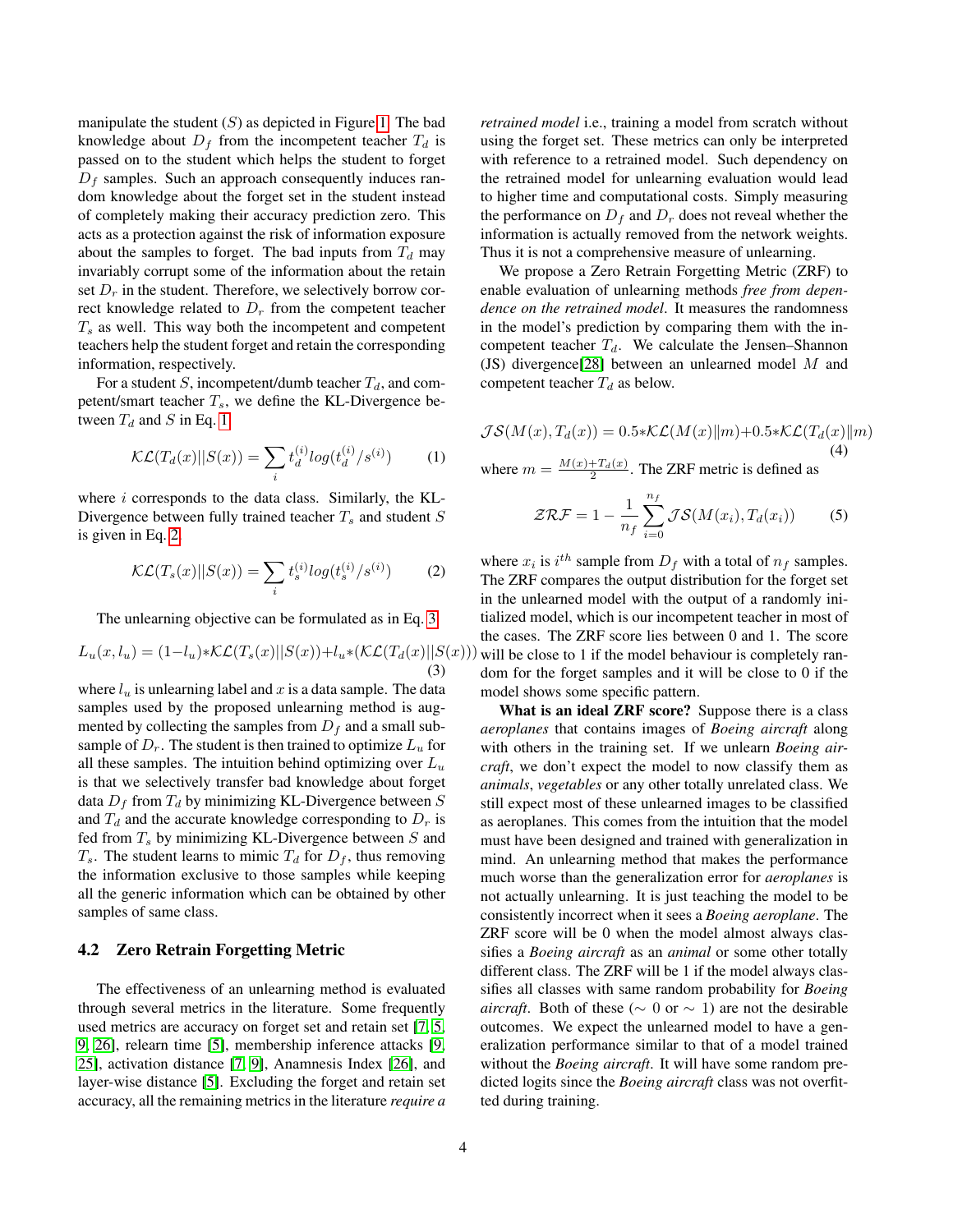An ideal value of ZRF score depends on the model, dataset and the forget set. Ideally, the optimal ZRF value is what a model trained without the forget set would have. But in practical scenarios we do not have access to the retrained model. So a good proxy for the ideal ZRF value could be the ZRF value obtained on a test set. The test set by definition is a set about which the model has never learned anything specifically. It is equivalent to saying, a *set* that the model has unlearned perfectly.

## 5 Experiments

Datasets used. We evaluate our proposed method on image classification datasets: CIFAR10 [\[29\]](#page-10-9), CIFAR100 [\[29\]](#page-10-9), epileptic seizure recognition dataset [\[30\]](#page-10-10), and activity recognition dataset [\[31\]](#page-10-11).

Models used. We use ResNet18, ResNet34, MobileNetv2, Vision Transformer, and AllCNN models for learning and unlearning in image classification tasks. We use a 3-layer DNN model for unlearning in epileptic seizure recognition. We use an LSTM model for unlearning in activity recognition task. All the experiments were performed on NVIDIA Tesla-A100 (80GB). The KL temperature is set to 1 for all the experiments.

Evaluation Measures. Several metrics have been used to measure the quality of unlearning in the literature [\[26,](#page-10-6) [5,](#page-9-4) [7,](#page-9-6) [9,](#page-9-8) [25\]](#page-10-5). We use the following metrics for our analysis of the proposed unlearning method:

- 1. *Accuracy on forget & retain set:* The accuracy of the unlearned model on  $D_f$  and  $D_r$  sets should be similar to the retrained model.
- 2. *Membership inference attack*: We perform a membership inference attack to check if any information about the forget samples is still remaining in the model. The attack probabilities should be lower on the forget set in the unlearned model.
- 3. *Activation distance:* This is an average of the L2 distance between the unlearned model and retrained model's predicted probabilities on the forget set. A lesser activation distance represents better unlearning.
- 4. *JS-Divergence:* JS-Divergence between the predictions of the unlearned and retrained model when coupled with activation distance gives a more complete picture on unlearning. Lesser the divergence, better the unlearning.
- 5. *ZRF score:* As already discussed in Section [4.2,](#page-3-3) we introduce this metric to remove the dependence on the retrained model for evaluating machine unlearning methods.

Baseline Models. We use the unlearning method from [\[25\]](#page-10-5) for a comparative analysis. This best fits our problem statement i.e., unlike most other methods, this method achieves unlearning in an already trained model without putting any constraints on the training procedure. We also use the retrained model for comparison. We perform two types of unlearning: (i) sample unlearning, and (ii) class unlearning. We present the experiments and analysis for each of them below.

#### <span id="page-4-0"></span>5.1 Forget Accuracy and Information Exposure Trade-off

Machine unlearning of a specific class or cohort often leads to a decrease in accuracy or performance on forget set. Although, it is an expected result when the forget set is orthogonal to the retain set i.e., there are no samples in the retain set similar to the ones in the forget set. But this may not be true when retain set contains data points similar to the forget set samples. The accuracy may *drop slightly*, *may not drop at all*, or even *increase in some cases*. An unlearning method should bring the forget set performance *closer* to the gold (retrained) model instead of simply reducing it. If the performance of the unlearned model deviates a lot from the gold model, it could lead to *Streisand effect*. The *Streisand effect* refers to an unexpected behaviour of the model on forget samples which may leak information about that data. The leak could be in the form of being maximally wrong about only the forget samples, signalling that a deliberate effort was made to forget a selected set of samples. The aim should be to avoid this in order to ensure that the information about the forget set has been properly erased. For example, as mentioned in the *aeroplanes* example in Section [4.2](#page-3-3) where a method unlearns *Boeing aircraft*. If a method is maximally wrong whenever it sees a *Boeing aircraft* sample and classifies it as *sea*, *animals*, *mushroom*, etc., it will be suspicious. Other unseen aeroplanes will not be so incorrectly classified. That means it has not erased the information of *Boeing aircraft* at all. The information is still there and the model is now using it to be deliberately incorrect about the forget set.

#### 5.2 Sample Unlearning

CIFARSuper20. The CIFAR100 is made up of 20 super classes i.e., there are different variants for each of these 20 classes. We merge all classes of the CIFAR100 into their super classes and convert it into a 20 class set named CIFAR-Super20. Each class in CIFARSuper20 have 5 sub-classes, which are actual classes of CIFAR100. We conduct experiments on CIFARSuper20 by forgetting one sub-class from each super class. This setup makes unlearning more difficult than a regular scenario as we need to unlearn a sam-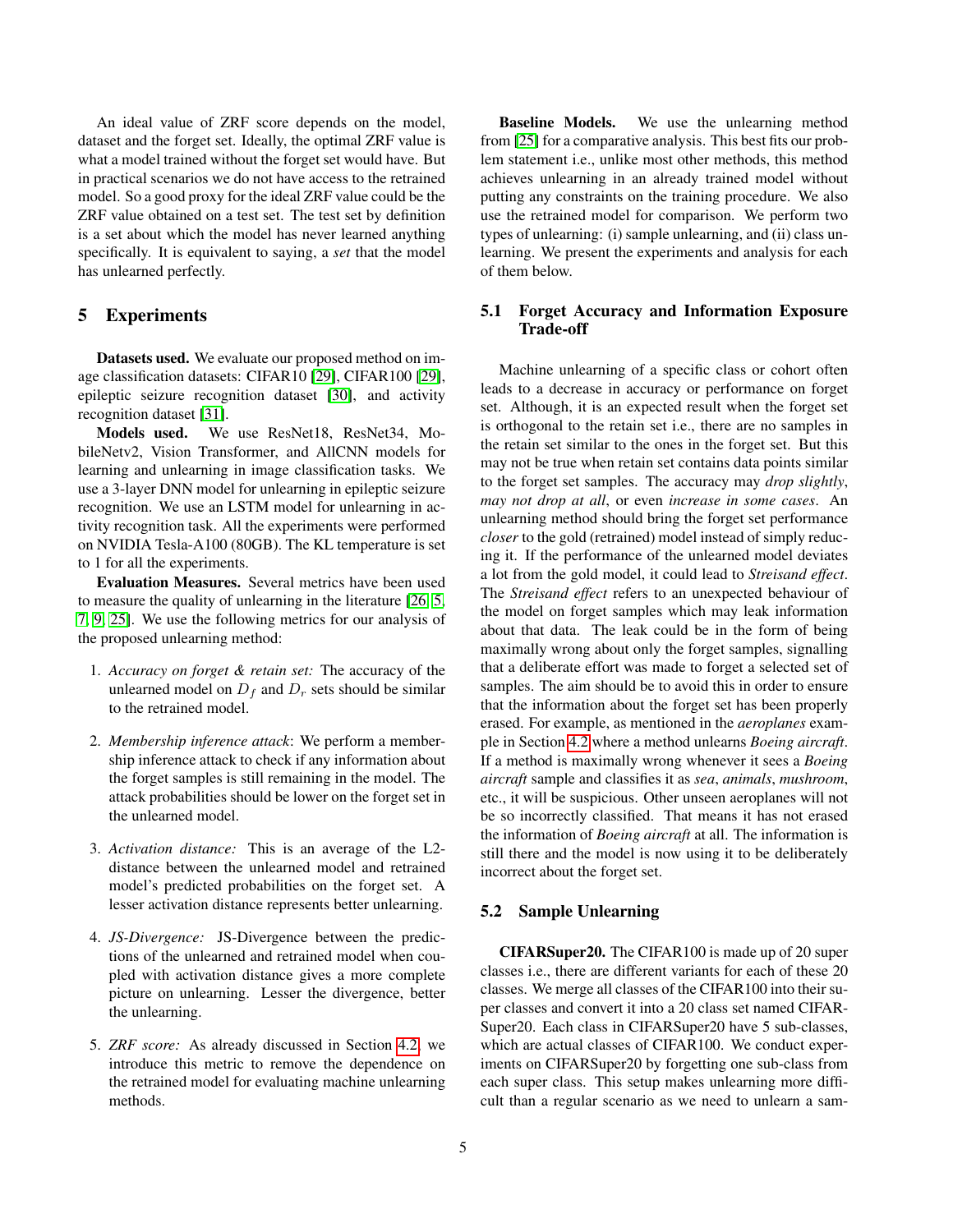<span id="page-5-0"></span>Table 1: Unlearning on CIFARSuper20. We show the results for forgetting a sub-class from a super class. The Original Model is the model trained on complete model. The Retrained Model is the model trained on retain dataset (without forget data). The proposed method (Our Method) is using randomly initialized model as incompetent teacher and a fully trained model (original) as competent teacher to induce the forgetting. The ZRF score measures amount of randomness for forget set, the randomness should increase on forget set after unlearning. The JS-Div is Jensen-Shannon Divergence computed between output distributions of the retrained model and the model generated by our method.

| Model    | Super                 | Sub              |                                              | Original    | Retrained   | <b>Ours</b> |          | <b>ZRF</b> |             | JS-Div |          | Membership Attack Prob |       |
|----------|-----------------------|------------------|----------------------------------------------|-------------|-------------|-------------|----------|------------|-------------|--------|----------|------------------------|-------|
|          | Class                 | <b>Class</b>     | Accuracy                                     | Model       | Model       | Method      | Original | Retrained  | <b>Ours</b> |        | Original | Retrained              | Ours  |
| ResNet18 | Vehicles2             | Rocket           | $D_r \uparrow$<br>$D_f \downarrow$           | 85.78<br>82 | 85.79<br>3  | 85.05<br>2  | 0.87     | 0.93       | 0.99        | 0.04   | 0.982    | 0.522                  | 0.002 |
|          | Vegetables            | <b>Mushrooms</b> | $\overline{D_r\uparrow}$<br>$D_f \downarrow$ | 85.82<br>78 | 85.38<br>4  | 84.79       | 0.88     | 0.93       | 0.99        | 0.04   | 0.992    | 0.408                  | 0.002 |
|          | People                | Baby             | $D_r \uparrow$<br>$D_f \downarrow$           | 85.67<br>93 | 85.73<br>82 | 85.18<br>77 | 0.84     | 0.87       | 0.98        | 0.05   | 1.0      | 0.838                  | 0.578 |
|          | Electrical<br>Devices | Lamp             | $D_r \uparrow$<br>$D_f \downarrow$           | 85.83<br>77 | 86.28<br>14 | 84.74<br>5  | 0.88     | 0.94       | 0.98        | 0.03   | 0.984    | 0.434                  | 0.008 |
|          | Natural<br>Scenes     | Sea              | $D_r \uparrow$<br>$D_f \downarrow$           | 85.63<br>97 | 85.46<br>83 | 84.58<br>84 | 0.84     | 0.87       | 0.98        | 0.07   | 0.992    | 0.884                  | 0.420 |
|          | Vehicles2             | Rocket           | $D_r \uparrow$<br>$D_f \downarrow$           | 94.89<br>98 | 95.35<br>9  | 94.84<br>17 | 0.91     | 0.96       | 0.99        | 0.03   | 0.998    | 0.474                  | 0.01  |
|          | Vegetables            | Mushrooms        | $D_r \uparrow$<br>$D_f \downarrow$           | 94.94<br>93 | 94.8<br>4   | 94.59<br>17 | 0.93     | 0.98       | 0.99        | 0.02   | 0.996    | 0.25                   | 0.004 |
| ViT      | People                | Baby             | $D_r \uparrow$<br>$D_f \downarrow$           | 94.91<br>96 | 95.26<br>92 | 94.45<br>77 | 0.90     | 0.92       | 0.99        | 0.06   | 1.0      | 0.912                  | 0.142 |
|          | Electrical<br>Devices | Lamp             | $D_r \uparrow$<br>$D_f \downarrow$           | 94.93<br>94 | 94.86<br>13 | 94.99<br>21 | 0.91     | 0.96       | 0.99        | 0.03   | 1.0      | 0.566                  | 0.02  |
|          | Natural<br>Scenes     | Sea              | $D_r \uparrow$<br>$D_f \downarrow$           | 94.91<br>96 | 94.93<br>85 | 94.31<br>79 | 0.90     | 0.92       | 0.99        | 0.06   | 1.0      | 0.968                  | 0.118 |

ple/class without damaging the information of another sample/class that looks quite similar to it (for example, forget *baby* from *people* super class consisting of *baby, boy, girl, man, woman*).

We present unlearning results on ResNet18, ResNet34, and Vision Transformer. We use pretrained models to train/fine-tune for 5 epochs using Adam optimizer with a batch size of 256. The learning rate is 0.001 for final layer and 0.0001 for pretrained weight layers. A learning plateau with patience of 3 and reduce factor 0.5 is used.

We unlearn various sub-classes from a super-class. We use 30% of retain data and a single epoch of unlearning for all models. The learning rate of 0.0001 is used for unlearning. Table [1](#page-5-0) shows unlearning results on ResNet18 and Vision Transformer [\[32\]](#page-10-12). The evaluation is performed on all the metrics discussed earlier. It can be observed in Table [1](#page-5-0) that performance of our method is very close to that of the retrained model. There is very low probability of membership inference attack on our unlearned model. The accuracy of our method on the forget and retain set when forgetting *rocket* images from *vehicles* is almost same as the retrained models. The membership inference attack probability on the model for samples from *rocket* class drops to 0.002 from 0.982 after unlearning. The JS-Divergence between predictions of the retrained model and our model is 0.04 in the forget set. This implies the output distribution of unlearned model is very close to the retrained model. The ZRF score of our model becomes 0.99 from 0.87 after unlearning, thus indicating effective forgetting. Furthermore, Table [4](#page-8-0) shows

the unlearning results in ResNet34 with different types of teachers.

We have used the membership inference method given in [\[8\]](#page-9-7) for evaluation. An interesting observation is that attack probabilities for models generated by our method are even smaller than that of a model trained from scratch without the forget data. If desired, these probabilities can be brought closer to the retrain model using different unlearning teachers, which are studied in section [5.5.](#page-8-1) Recent studies [\[33\]](#page-10-13) discuss several issues that plague these membership inference methods. In spite of the limitations, it is one of the useful approaches to evaluate the privacy exposure in the unlearned model. A good membership attack that is uniformly applicable to different unlearning methods would greatly help the machine unlearning problem. This however, requires further investigation which is beyond the scope of this paper.

Epileptic Seizure Detection. It consists of the status of seizures in medical patients. The dataset is used to solve a multi-class problem. There are a total of 178 predictor variables and 5 classes. A 3-layer DNN is trained for classification. The model is trained for 50 epochs using Adam Optimizer with learning rate of 0.01 and plateau with patience 10 and reduce factor 0.1.

We unlearn 50, 100, and 150 randomly selected data points. The results are presented in Figure [2a,](#page-6-0) Figure [2b,](#page-6-0) and Figure [2c.](#page-6-0) We observe that our method's performance is close to the retrained model. The accuracy on the forget set indicates that we have indeed effectively unlearned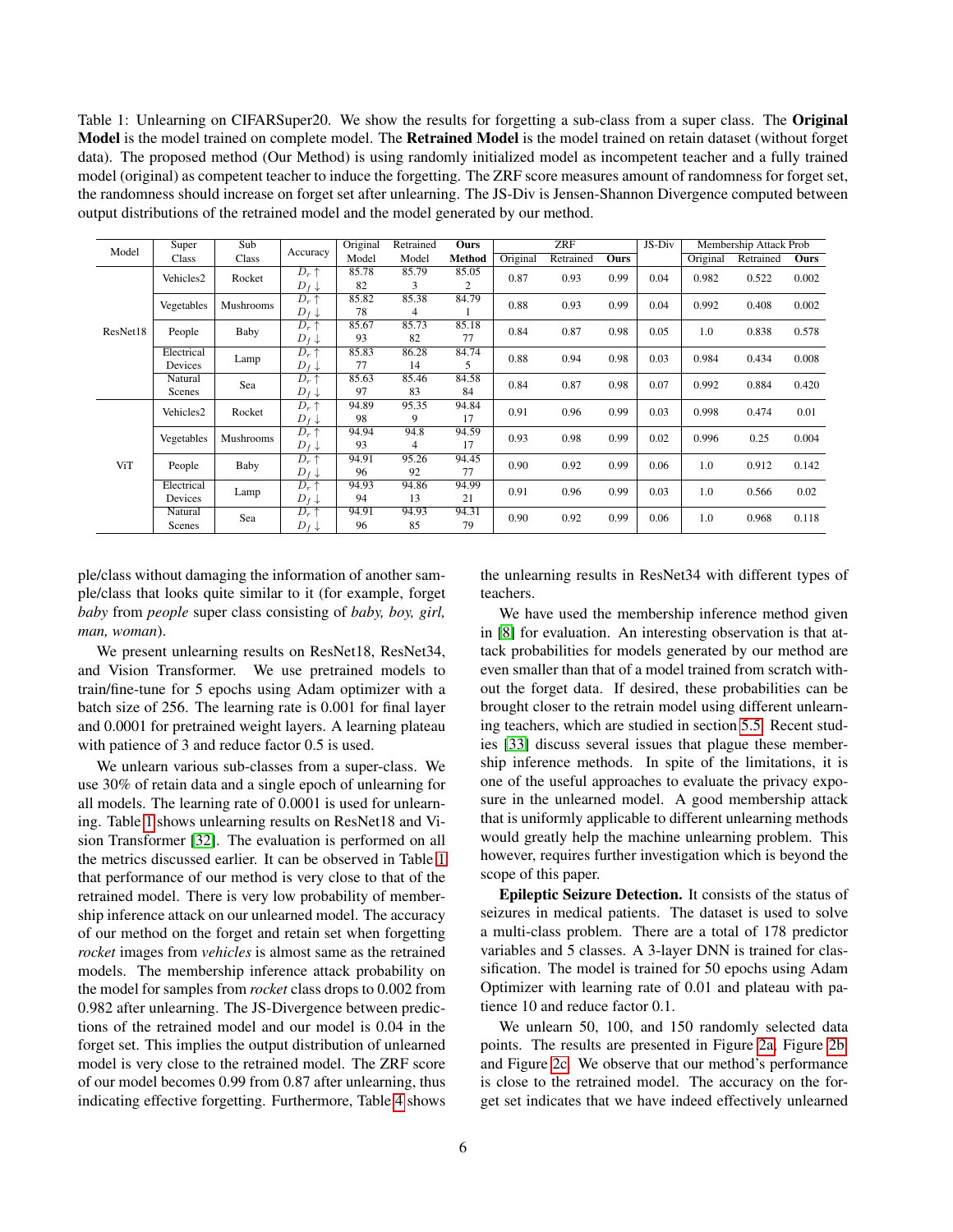<span id="page-6-0"></span>

Figure 2: Unlearning random samples from Epileptic Seizure Data. When we unlearn using our method, the accuracy on the forget set is very near to the generalized accuracy on retain (or test) set. Thus, our model behaves similarly to the retrained model.

<span id="page-6-1"></span>Table 2: Comparison of our method with the Amnesiac learning [\[25\]](#page-10-5) method. The comparison is done for CIFARSuper20, Epileptic Seizure and Human Activity Recognition (HAR) dataset.

| Model       | Dataset              | Forget  | Accuracy         | Original         | Retrained | Amnesiac | Our           | <b>Activation Distance</b> |      |      |
|-------------|----------------------|---------|------------------|------------------|-----------|----------|---------------|----------------------------|------|------|
|             |                      | Set     |                  |                  | Model     |          | <b>Method</b> | Amnesiac                   | Ours |      |
|             |                      | Rocket  | $D_r \uparrow$   | 85.78            | 85.79     | 84.79    | 85.05         | 0.70                       | 0.67 |      |
| ResNet18    | $CIFAR-20$           |         | $D_f \downarrow$ | 82               | 3         | 4        | 2             |                            |      |      |
|             | Baby                 |         | $D_r \uparrow$   | 85.67            | 85.73     | 84.64    | 85.18         | 0.65                       | 0.65 |      |
|             |                      |         | $D_f \downarrow$ | 93               | 82        | 78       | 77            |                            |      |      |
|             | Epileptic<br>Seizure | 50      | $D_r \uparrow$   | 71.91            | 72.26     | 76.04    | 82.69         | 0.77                       | 0.47 |      |
| <b>DNN</b>  |                      |         | samples          | $D_f \downarrow$ | 98        | 70       | 30            | 74                         |      |      |
|             |                      | 100     | $D_r \uparrow$   | 71.91            | 73.39     | 75.17    | 79.26         | 0.69                       | 0.42 |      |
|             |                      | samples | $D_f \downarrow$ | 96               | 73        | 40       | 70            |                            |      |      |
|             |                      | Person  | $D_r \uparrow$   | 90.46            | 84.01     | 89.45    | 87.27         | 0.52                       | 0.14 |      |
| <b>LSTM</b> | <b>HAR</b>           |         | $D_f \downarrow$ | 100              | 99.13     | 53.03    | 94.24         |                            |      |      |
|             |                      |         | Person           | $D_r \uparrow$   | 90.46     | 89.68    | 87.04         | 86.6                       | 0.49 | 0.13 |
|             |                      | 3       | $D_f \downarrow$ | 99.41            | 99.41     | 75.95    | 95.31         |                            |      |      |

the forget set as the forget accuracy is reduced from around 100% to a generalized performance. For example, in case of forgetting 100 samples, the accuracy on the forget set drops from 90% to 74% in our method which is close the 70% accuracy of the retrained model.

Human Activity Recognition. This is a task of classifying the activity of a person using the readings collected from smartphone sensors that an individual is carrying with her. The observation were taken from 30 different persons. The dataset contains 6 different types of activities which can be classified using time-series data with sensors giving 9 readings at each time-step. An LSTM Model with 2 dense layers after each LSTM is trained to predict the activity. The model is trained for 50 epochs using Adam Optimizer with learning rate of 0.01 and plateau with patience 10 and reduce factor 0.1. Table [2](#page-6-1) contains the results of forgetting person 1 and person 3. Detailed results and effects of various parameters on unlearning are present in the Appendix.

Comparison with Amnesiac learning [\[25\]](#page-10-5). We compare our results with one of the approaches presented in [\[25\]](#page-10-5) which fine-tunes the model with random labels on forget samples. Table [2](#page-6-1) shows the comparison between both the methods. We compare the *activation distance* and *accuracy* on the forget and retain set. The lower *activation distance* indicates closeness to the retrained model. This subsequently indicates better unlearning and an accuracy closer to the retrained model is desired on forget and retain set. A detailed discussion about the interpretation of forget accuracy is provided in Section [5.1.](#page-4-0)

We observe in Table [2](#page-6-1) that *activation distance* for our method is very low compared to Amnesiac method in most of the cases. Amnesiac method causes too much damage in the forget set of epileptic seizure and human activity recognition dataset, indicating Streisand effect. The accuracy in epileptic seizure dataset (forget set of 50 samples) is 98% for the original model, 70% for retrained model, 74% for our method, and 30% for amnesiac method. The Amnesiac method damages the performance on forget set by a huge margin. It reduces the forget set accuracy to 30% which otherwise should be close to 70%. It should also be noted that *activation distance* from retrained model is 0.47 for our method and 0.77 for Amnesiac method. Amnesiac method is causing undesired effects and the generated model is very different from the retrained model. Our method, besides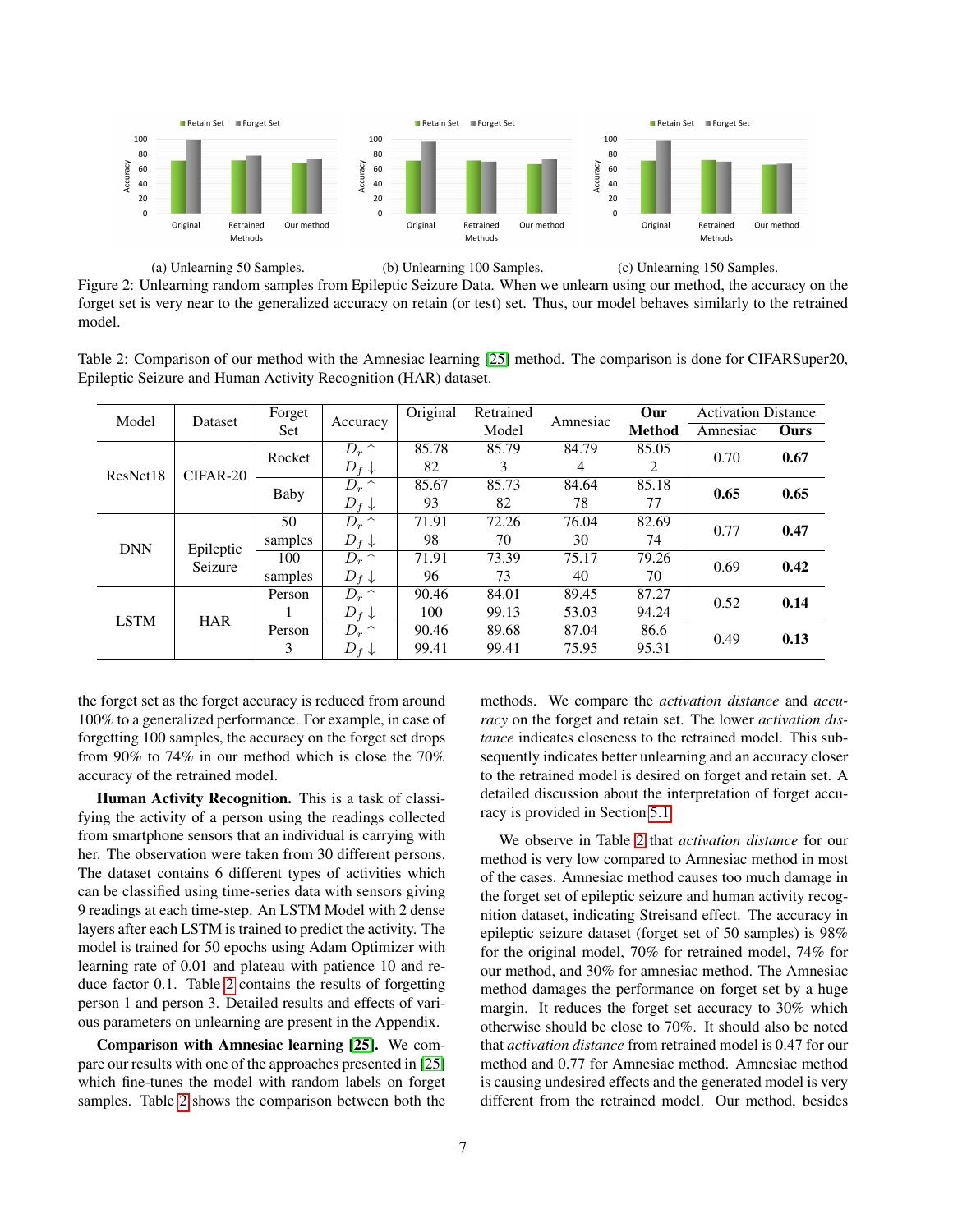<span id="page-7-0"></span>

Figure 3: Sequential Unlearning Requests: Request 1 (R1), Request 2 (R2), Request 3 (R3) are the subsequent unlearning requests for subclasses Rocket, Mushroom and Lamp. We observe that the performance achieved by our method is very close to that of the model trained from scratch (retrained model) on both retain and forget set.

being more effective and robust, requires access to only a subset of retain data. We use only 30% of retain data to obtain the results in our method. We discuss later in Sec-tion [5.6](#page-8-2) that our method is  $\sim 2 \times$  faster than Amnesiac method. Thus, our method is faster, more effective, and can be used in limited access of data.

Sequential Unlearning. We conduct experiments to simulate a real life scenario where unlearning may be requested repeatedly. Figure [3](#page-7-0) showcases the performance of our method in the following scenario: we forget sub-classes *Rocket*, *Mushrooms*, and *Lamp* one after the other. We observe that our method performs really well here. Even after multiple requests of unlearning, there is hardly any degradation in performance which indicates the robustness of our method.

#### 5.3 Class Unlearning

We also demonstrate full-class (single and multiple classes) unlearning capability of our method. We show results on CIFAR10 and CIFAR100 with ResNet18, All-CNN, and MobileNetv2 models. The requested class(es) is unlearned and the results are compared with an existing method [\[5\]](#page-9-4). The model training and UNSIR steps are performed with same configuration as given in [\[5\]](#page-9-4). The model update in our method is performed for 1 epoch using 30% of the retain data. The learning rate at the time of unlearning is set to 0.001. Table [3](#page-7-1) gives a performance comparison between the proposed and the existing method [\[5\]](#page-9-4). The accuracy on the retain set in CIFAR10 single-class forgetting is 71.06% for UNSIR [\[5\]](#page-9-4), 78.32% for the retrained model, and 78.46% for our method. The results are quite similar in all three methods. The accuracy on forget set is zero in the retrained model and UNSIR [\[5\]](#page-9-4) but our method retains some accuracy on the forget set. This is because the method

<span id="page-7-1"></span>

| Table 3: Class-level unlearning on CIFAR10 and CI- |  |  |  |
|----------------------------------------------------|--|--|--|
| FAR100. The results are compared with UNSIR [5]    |  |  |  |

| Model         | Dataset  | # $\mathcal{Y}_f$ | Accuracy         | Original<br>Model | Retrained<br>Model | <b>UNSIR [5]</b> | Ours     |
|---------------|----------|-------------------|------------------|-------------------|--------------------|------------------|----------|
|               |          | 1                 | $D_r \uparrow$   | 77.86             | 78.32              | 71.06            | 78.46    |
| ResNet18      | CIFAR10  |                   | $D_f \downarrow$ | 81.01             | $\Omega$           | $\bf{0}$         | 4.22     |
|               |          | $\overline{c}$    | $D_r \uparrow$   | 78.00             | 79.15              | 73.61            | 79.22    |
|               |          |                   | $D_f \downarrow$ | 78.65             | 0                  | 0                | 9.94     |
| ResNet18      | CIFAR100 |                   | $D_r \uparrow$   | 78.68             | 78.37              | 75.36            | 77.00    |
|               |          |                   | $D_f \downarrow$ | 83.00             | 0                  | 0                | 0        |
| (Pretrained)  |          | 20                | $D_r \uparrow$   | 77.84             | 79.73              | 75.38            | 77.78    |
|               |          |                   | $D_f \downarrow$ | 82.84             | $\Omega$           | $\bf{0}$         | 3.90     |
|               |          |                   | $D_r \uparrow$   | 82.64             | 85.90              | 73.90            | 81.74    |
| <b>AllCNN</b> | CIFAR10  |                   | $D_f \downarrow$ | 91.02             | $\Omega$           | 0                | 9.16     |
|               |          | $\overline{c}$    | $D_r \uparrow$   | 84.27             | 85.21              | 80.76            | 77.68    |
|               |          |                   | $D_f \downarrow$ | 79.74             | $\Omega$           | 0                | 5.64     |
|               |          | 1                 | $D_r \uparrow$   | 77.43             | 78                 | 75.76            | 78.22    |
| MobileNetv2   | CIFAR100 |                   | $D_f \downarrow$ | 90                | $\Omega$           | 0                | $\bf{0}$ |
| (Pretrained)  |          | 20                | $D_r \uparrow$   | 76.47             | 77                 | 76.27            | 76.65    |
|               |          |                   | $D_f \downarrow$ | 81.70             | 0                  | 0                | 13.65    |

learns from a randomly initialized teacher which does random predictions and predicts each class with 10% probability and forget model learns the same. This in turn leads to better protection against the risk of privacy exposure. A variant of our method does obtain zero accuracy on the forget set. We discuss these variants in Section [5.4.](#page-7-2)

## <span id="page-7-2"></span>5.4 On using Simpler Models for the Incompetent Teacher

It should be noted that our method does not place any constraints on the architecture of the incompetent teacher. Although the architecture should be kept same as the student for proper and correct transfer of information. But it can be replaced with smaller models without significantly affecting the results. As the teacher is initialized with random weights, such behaviour can be obtained by a significantly smaller model, or even hard coded algorithms to generate random predictions. A cheaper teacher can make the unlearning process faster without compromising in the quality of unlearning.

We replace the incompetent teacher with (i) a small randomly initialized Neural Network, and (ii) a random prediction generator. The random prediction generator first assigns equal probability to all classes and then a adds Gaussian noise to the predictions. The performance with these teachers is shown in Table [4.](#page-8-0) With ResNet34 as teacher, the performance on  $D_f$  (forget class: *Rocket*) is 1% while using the same model as teacher, 15% while using ResNet18, and 5% while using a random predictor as a teacher. Similarly, the performance on retain set while using ResNet34 as teacher is 85.8%, 85.86% while using ResNet18, and 86.04% while using a random predictor as a teacher. There is a negligible change in performance when we use simpler models as teachers. Thus, a simple teacher model can be used to reduce the computational costs without much loss in the performance.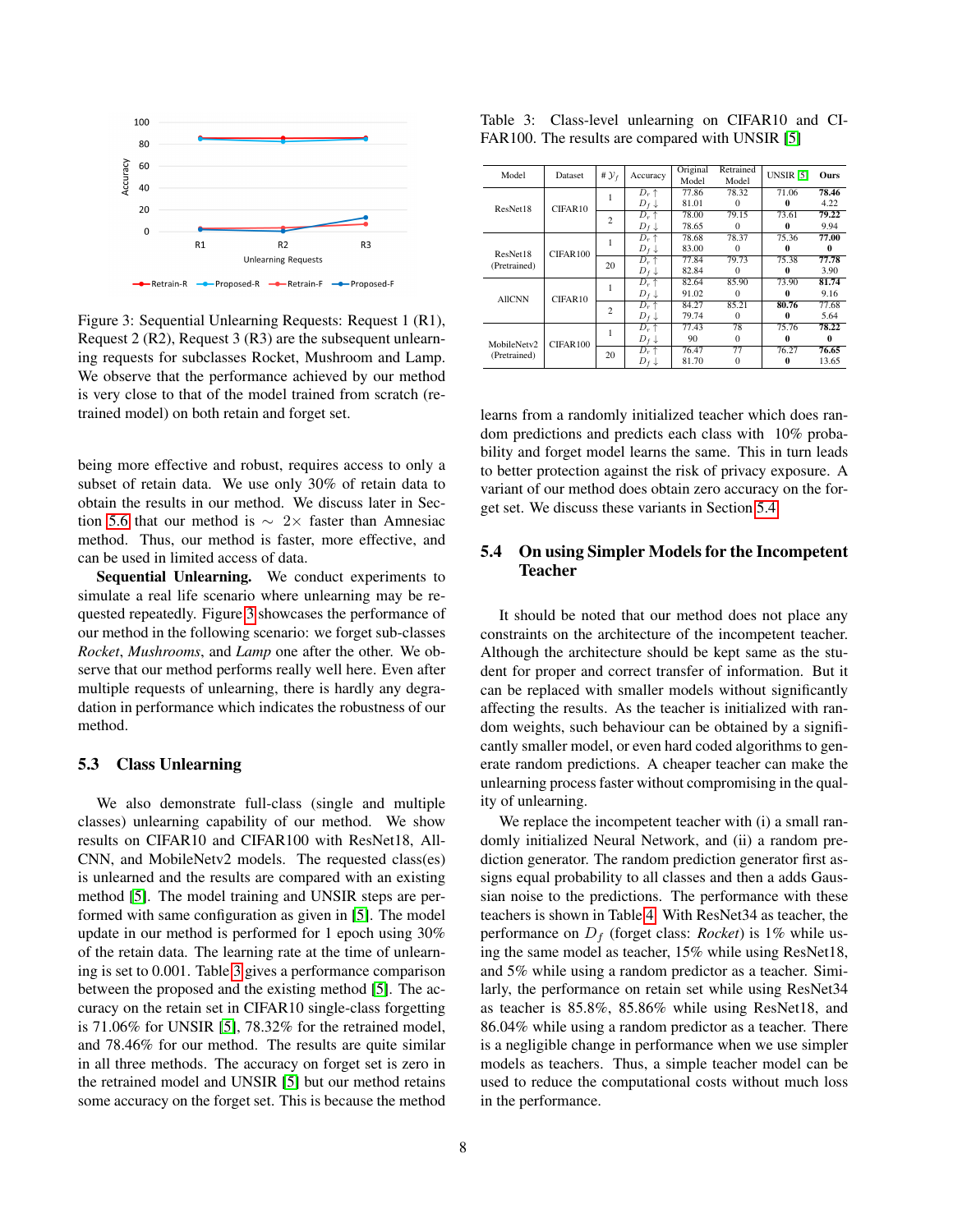| Incompetent | Super                 | Sub       | Accuracy         | Original | Retrained     | Our    |
|-------------|-----------------------|-----------|------------------|----------|---------------|--------|
| Teacher     | Class                 | Class     |                  | Model    | Model         | Method |
|             | Vehicles <sub>2</sub> | Rocket    | $D_r \uparrow$   | 86.36    | 85.32         | 85.8   |
| ResNet34    |                       |           | $D_f \downarrow$ | 88       |               |        |
|             |                       | Mushrooms | $D_r \uparrow$   | 86.41    | 85.92         | 85.61  |
|             | Vegetables            |           | $D_f \downarrow$ | 83       | $\mathcal{D}$ | 5      |
|             | Vehicles <sub>2</sub> | Rocket    | $D_r \uparrow$   | 86.36    | 85.32         | 85.86  |
| ResNet18    |                       |           | $D_f \downarrow$ | 88       |               | 15     |
|             | Vegetables            | Mushrooms | $D_r \uparrow$   | 86.41    | 85.92         | 85.83  |
|             |                       |           | $D_f \downarrow$ | 83       | 2             |        |
|             | Vehicles <sub>2</sub> | Rocket    | $D_r \uparrow$   | 86.36    | 85.32         | 86.04  |
| Random      |                       |           | $D_f \downarrow$ | 88       | 4             | 5      |
| Predictor   | Vegetables            | Mushrooms | $D_r$ $\uparrow$ | 86.41    | 85.92         | 83.37  |
|             |                       |           | $D_f \downarrow$ | 83       | 2             | 11     |

<span id="page-8-0"></span>Table 4: Forgetting sub-class from a super class on CIFAR-Super20 using cheaper incompetent teacher. The original model is ResNet34.

#### <span id="page-8-1"></span>5.5 On using Partially Retrained Models as the Competent Teacher

A partially trained (PT) model on a subset of retain data can be used as an incompetent teacher in the proposed framework. Similarly, smaller models trained on a small subset of the retain data can also serve as the incompetent teacher. We show the results of using PT models as incompetent teachers to induce forgetting. Table [5](#page-8-3) shows results of class unlearning using PT teacher. The teacher is trained for 2 epochs on 50% of the retain data. The accuracy on forget set with ResNet18 is 0% for retrained model, UNSIR, and our method with PT teacher. Whereas, it is 4.22% in our method with randomly initialized (RI) teacher. The accuracy on retain set for ResNet18 is 78.32% for retrained model, 78.6% for our method with PT teacher, 78.46% for our method with RI teacher, and 71.06% for UNSIR. The performance is closer to the retrained model when PT teacher is used instead of RI teacher.

Similarly, we further investigate the effectiveness of PT teacher on CIFARSuper20 in Table [6.](#page-8-4) The teacher is trained for 1 epoch on 50% of the data. The accuracy on forget set *Rocket* is 3% for retrained model, 2% for our method with PT teacher and 2% for RI teacher. The accuracy on retain set for *Rocket* is 85.79% for retrained model, 85.07% for our method with PT teacher and 85.05% for our method with RI teacher. Besides, the JS-Divergence between retrained model & RI model based unlearning is 0.04 and 0.02 in case of PT teacher model based unlearning. This shows that in addition to accuracy improvement, PT teacher based unlearning may also give output distribution more similar to the retrained model.

#### <span id="page-8-2"></span>5.6 Efficiency Analysis

Using different type of teachers as discussed in Section [5.5](#page-8-1) and Section [5.4](#page-7-2) would lead to different computational complexity. Figure [4](#page-9-19) shows the run-time comparison of the retrained model, the existing methods [\[25,](#page-10-5) [5\]](#page-9-4), and the

<span id="page-8-3"></span>Table 5: Class-level unlearning for a single class in CIFAR10. Our(R): Using randomly initialized teacher, Our(P): Using partially trained model trained for 2 epochs on 50% of retain data as incompetent teacher.

| Model         | Accuracy           | Original<br>Model | Retrained<br>Model | UNSIR [5] | Ours(R) | Ours(P) |
|---------------|--------------------|-------------------|--------------------|-----------|---------|---------|
| ResNet18      | $D_r$ ↑            | 77.86             | 78.32              | 71.06     | 78.46   | 78.6    |
|               | $D$ f $\downarrow$ | 81.01             |                    | 0         | 4.22    |         |
| <b>AllCNN</b> | $D_r \uparrow$     | 82.64             | 85.90              | 73.90     | 81.74   | 83.76   |
|               | D +                | 91.02             |                    | 0         | 9.16    | 0.5     |

<span id="page-8-4"></span>Table 6: Forgetting sub-class from a super class in CI-FARSuper20. Our(R): Using randomly initialized teacher, Our(P): Using a partially trained model trained for 1 epoch on 50% of retain data as incompetent teacher.

| Super                 | Sub      | Accuracy                           | Original    | Retrained | Ours  | Ours  | JS-Div  |         |
|-----------------------|----------|------------------------------------|-------------|-----------|-------|-------|---------|---------|
| Class                 | Class    |                                    | Model       | Model     | (R)   | (P)   | Ours(R) | Ours(P) |
| Vehicles <sub>2</sub> | Rocket   | $D_r \uparrow$<br>$D_f \downarrow$ | 85.78<br>82 | 85.79     | 85.05 | 85.07 | 0.04    | 0.02    |
|                       |          | $D_r$<br>$\ddot{\phantom{1}}$      | 85.82       | 85.38     | 84.79 | 85.44 |         |         |
| Vegetables            | Mushroom | $D$ f $\downarrow$                 | 78          |           |       |       | 0.04    | 0.08    |

proposed ablative cases. The random weights based setup is  $\sim$  70× faster than retraining and more than 2× faster than Amnesiac learning [\[25\]](#page-10-5). The method is faster when cheaper unlearning teachers are used. The proxy model based setup is more than  $20 \times$  faster than retrained method. The ideal trade-off between efficiency and performance can be obtained by using smaller models partially trained on retain data but they come with the expense of additional training. This (partial training) further comes with a trade-off between computational cost and closeness of the model to the retrained model. The right amount of partial training should be decided. We observed that the cheap randomly initialized models are more efficient and generally perform well in most cases.

#### 6 Conclusion

We present a novel and generalized teacher-student framework for machine unlearning. A combination of competent and incompetent teachers is used to selectively transfer knowledge into the student network to obtain the unlearned model. Our work supports single/multiple classes forgetting, sub-class forgetting and random samples forgetting. The effectiveness is evaluated in various application domains and modality of networks. We also introduce a new evaluation metric that is free from the need to have a retrained model. This metric would be useful to real world scenarios where retrained models are not available or highly expensive to obtain. Several possible efficient teachers are also explored to reduce the computational complexity. Some possible future work includes devising provable information bounds on the amount of unlearning in order to increase the confidence of all stakeholders. Similarly, further study is required at the intersection of efficiency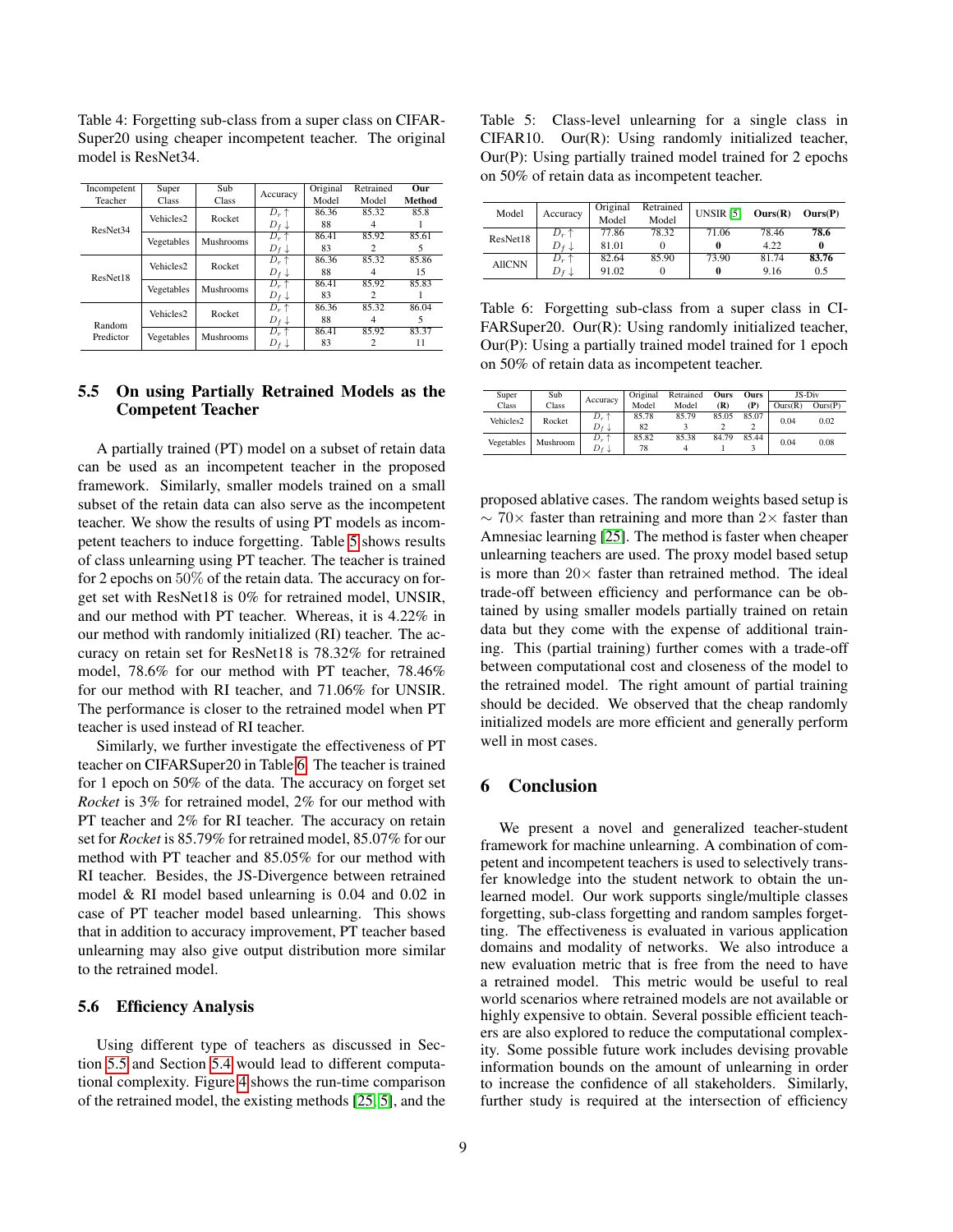<span id="page-9-19"></span>

Figure 4: Efficiency comparison of various unlearning methods. We conduct the experiments for class unlearning in ResNet18 over CIFAR10.

and privacy guarantees which may be in the form of either developing better evaluation measures or developing new class of unlearning techniques.

#### References

- <span id="page-9-0"></span>[1] Paul Voigt and Axel Von dem Bussche. The eu general data protection regulation (gdpr). *A Practical Guide, 1st Ed., Cham: Springer International Publishing*, 2017.
- <span id="page-9-1"></span>[2] Eric Goldman. An introduction to the california consumer privacy act (ccpa). *Santa Clara Univ. Legal Studies Research Paper*, 2020.
- <span id="page-9-2"></span>[3] Vitaly Feldman. Does learning require memorization? a short tale about a long tail. In *Proceedings of the 52nd Annual ACM SIGACT Symposium on Theory of Computing*, pages 954–959, 2020.
- <span id="page-9-3"></span>[4] Nicholas Carlini, Chang Liu, Ulfar Erlingsson, Jernej Kos, ´ and Dawn Song. The secret sharer: Evaluating and testing unintended memorization in neural networks. In *28th USENIX Security Symposium (USENIX Security 19)*, pages 267–284, 2019.
- <span id="page-9-4"></span>[5] Ayush K Tarun, Vikram S Chundawat, Murari Mandal, and Mohan Kankanhalli. Fast yet effective machine unlearning. *arXiv preprint arXiv:2111.08947*, 2021.
- <span id="page-9-5"></span>[6] Anvith Thudi, Hengrui Jia, Ilia Shumailov, and Nicolas Papernot. On the necessity of auditable algorithmic definitions for machine unlearning. *arXiv preprint arXiv:2110.11891*, 2021.
- <span id="page-9-6"></span>[7] Aditya Golatkar, Alessandro Achille, and Stefano Soatto. Eternal sunshine of the spotless net: Selective forgetting in deep networks. In *Proceedings of the IEEE/CVF Conference on Computer Vision and Pattern Recognition*, pages 9304– 9312, 2020.
- <span id="page-9-7"></span>[8] Aditya Golatkar, Alessandro Achille, and Stefano Soatto. Forgetting outside the box: Scrubbing deep networks of information accessible from input-output observations. In *European Conference on Computer Vision*, pages 383–398. Springer, 2020.
- <span id="page-9-8"></span>[9] Aditya Golatkar, Alessandro Achille, Avinash Ravichandran, Marzia Polito, and Stefano Soatto. Mixed-privacy forgetting in deep networks. In *Proceedings of the IEEE/CVF Conference on Computer Vision and Pattern Recognition*, pages 792–801, 2021.
- <span id="page-9-9"></span>[10] Min Chen, Zhikun Zhang, Tianhao Wang, Michael Backes, Mathias Humbert, and Yang Zhang. When machine unlearning jeopardizes privacy. In *Proceedings of the 2021 ACM SIGSAC Conference on Computer and Communications Security*, pages 896–911, 2021.
- <span id="page-9-10"></span>[11] Junxiao Wang, Song Guo, Xin Xie, and Heng Qi. Federated unlearning via class-discriminative pruning. *arXiv preprint arXiv:2110.11794*, 2021.
- <span id="page-9-11"></span>[12] Chen Wu, Sencun Zhu, and Prasenjit Mitra. Federated unlearning with knowledge distillation. *arXiv preprint arXiv:2201.09441*, 2022.
- <span id="page-9-12"></span>[13] Yinzhi Cao and Junfeng Yang. Towards making systems forget with machine unlearning. In *2015 IEEE Symposium on Security and Privacy*, pages 463–480. IEEE, 2015.
- <span id="page-9-13"></span>[14] Lucas Bourtoule, Varun Chandrasekaran, Christopher A Choquette-Choo, Hengrui Jia, Adelin Travers, Baiwu Zhang, David Lie, and Nicolas Papernot. Machine unlearning. In *2021 IEEE Symposium on Security and Privacy (SP)*, pages 141–159. IEEE, 2021.
- <span id="page-9-14"></span>[15] Antonio Ginart, Melody Y Guan, Gregory Valiant, and James Zou. Making ai forget you: Data deletion in machine learning. In *Advances in neural information processing systems*, pages 3513–3526, 2019.
- <span id="page-9-15"></span>[16] Baharan Mirzasoleiman, Amin Karbasi, and Andreas Krause. Deletion-robust submodular maximization: Data summarization with "the right to be forgotten". In *International Conference on Machine Learning*, pages 2449–2458. PMLR, 2017.
- <span id="page-9-16"></span>[17] Zachary Izzo, Mary Anne Smart, Kamalika Chaudhuri, and James Zou. Approximate data deletion from machine learning models. In *International Conference on Artificial Intelligence and Statistics*, pages 2008–2016. PMLR, 2021.
- <span id="page-9-17"></span>[18] Enayat Ullah, Tung Mai, Anup Rao, Ryan A Rossi, and Raman Arora. Machine unlearning via algorithmic stability. In *Conference on Learning Theory*, pages 4126–4142. PMLR, 2021.
- <span id="page-9-18"></span>[19] Chuan Guo, Tom Goldstein, Awni Hannun, and Laurens Van Der Maaten. Certified data removal from machine learning models. In *International Conference on Machine Learning*, pages 3832–3842. PMLR, 2020.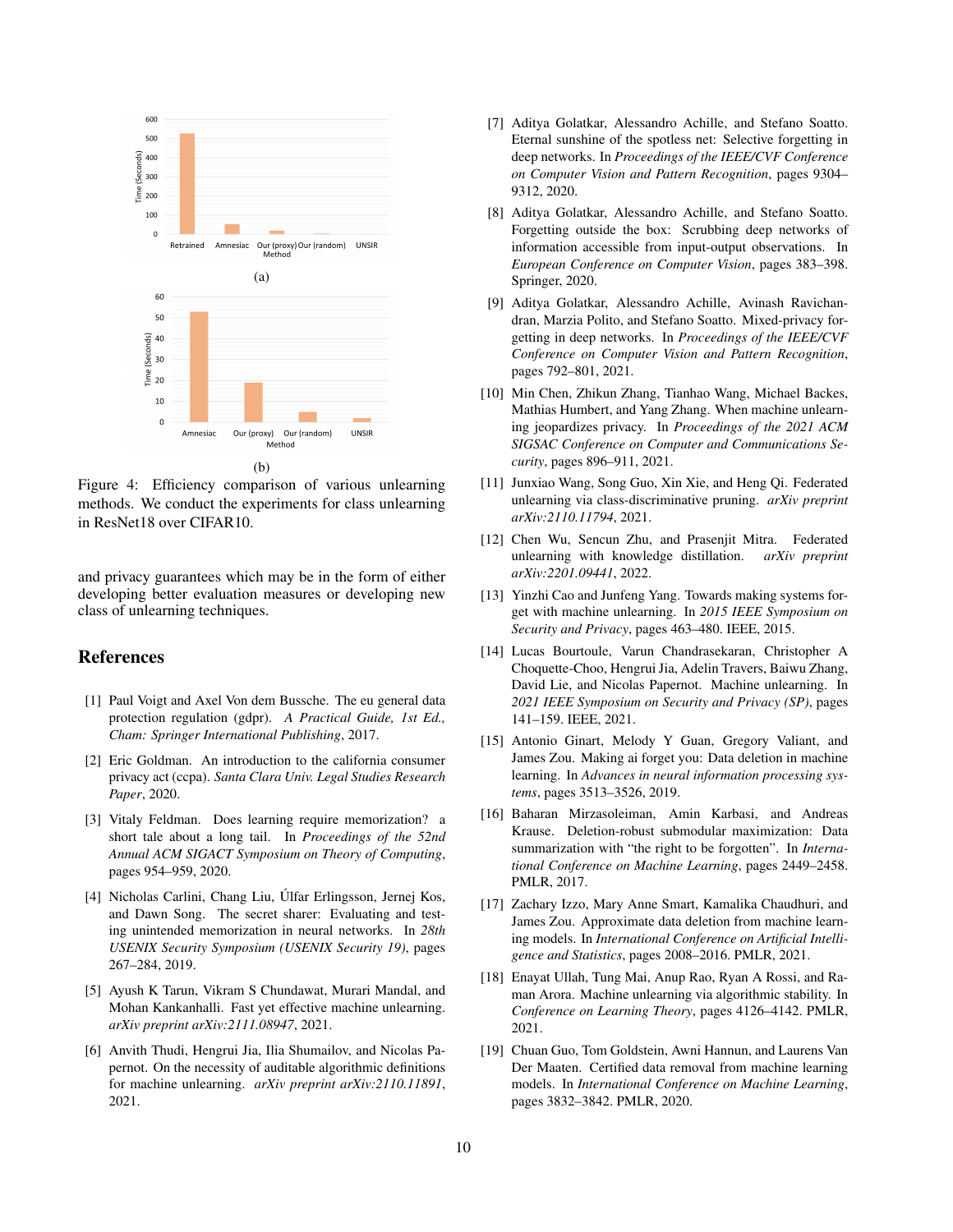- <span id="page-10-0"></span>[20] Seth Neel, Aaron Roth, and Saeed Sharifi-Malvajerdi. Descent-to-delete: Gradient-based methods for machine unlearning. In *Algorithmic Learning Theory*, pages 931–962. PMLR, 2021.
- <span id="page-10-1"></span>[21] Ananth Mahadevan and Michael Mathioudakis. Certifiable machine unlearning for linear models. *arXiv preprint arXiv:2106.15093*, 2021.
- <span id="page-10-2"></span>[22] Ayush Sekhari, Jayadev Acharya, Gautam Kamath, and Ananda Theertha Suresh. Remember what you want to forget: Algorithms for machine unlearning. *Advances in Neural Information Processing Systems*, 34, 2021.
- <span id="page-10-3"></span>[23] Jonathan Brophy and Daniel Lowd. Machine unlearning for random forests. In *International Conference on Machine Learning*, pages 1092–1104. PMLR, 2021.
- <span id="page-10-4"></span>[24] Quoc Phong Nguyen, Bryan Kian Hsiang Low, and Patrick Jaillet. Variational bayesian unlearning. *Advances in Neural Information Processing Systems*, 33, 2020.
- <span id="page-10-5"></span>[25] Laura Graves, Vineel Nagisetty, and Vijay Ganesh. Amnesiac machine learning. In *Proceedings of the AAAI Conference on Artificial Intelligence*, volume 35, pages 11516– 11524, 2021.
- <span id="page-10-6"></span>[26] Vikram S Chundawat, Ayush K Tarun, Murari Mandal, and Mohan Kankanhalli. Zero-shot machine unlearning. *arXiv preprint arXiv:2201.05629*, 2022.
- <span id="page-10-7"></span>[27] Solomon Kullback and Richard A Leibler. On information and sufficiency. *The annals of mathematical statistics*, 22(1):79–86, 1951.
- <span id="page-10-8"></span>[28] Jianhua Lin. Divergence measures based on the shannon entropy. *IEEE Transactions on Information theory*, 37(1):145– 151, 1991.
- <span id="page-10-9"></span>[29] Alex Krizhevsky, Geoffrey Hinton, et al. Learning multiple layers of features from tiny images. 2009.
- <span id="page-10-10"></span>[30] Ralph G Andrzejak, Klaus Lehnertz, Florian Mormann, Christoph Rieke, Peter David, and Christian E Elger. Indications of nonlinear deterministic and finite-dimensional structures in time series of brain electrical activity: Dependence on recording region and brain state. *Physical Review E*, 64(6):061907, 2001.
- <span id="page-10-11"></span>[31] Davide Anguita, Alessandro Ghio, Luca Oneto, Xavier Parra Perez, and Jorge Luis Reyes Ortiz. A public domain dataset for human activity recognition using smartphones. In *Proceedings of the 21th international European symposium on artificial neural networks, computational intelligence and machine learning*, pages 437–442, 2013.
- <span id="page-10-12"></span>[32] Alexey Dosovitskiy, Lucas Beyer, Alexander Kolesnikov, Dirk Weissenborn, Xiaohua Zhai, Thomas Unterthiner, Mostafa Dehghani, Matthias Minderer, Georg Heigold, Sylvain Gelly, et al. An image is worth 16x16 words: Transformers for image recognition at scale. *arXiv preprint arXiv:2010.11929*, 2020.
- <span id="page-10-13"></span>[33] Shahbaz Rezaei and Xin Liu. On the difficulty of membership inference attacks. In *Proceedings of the IEEE/CVF Conference on Computer Vision and Pattern Recognition*, pages 7892–7900, 2021.